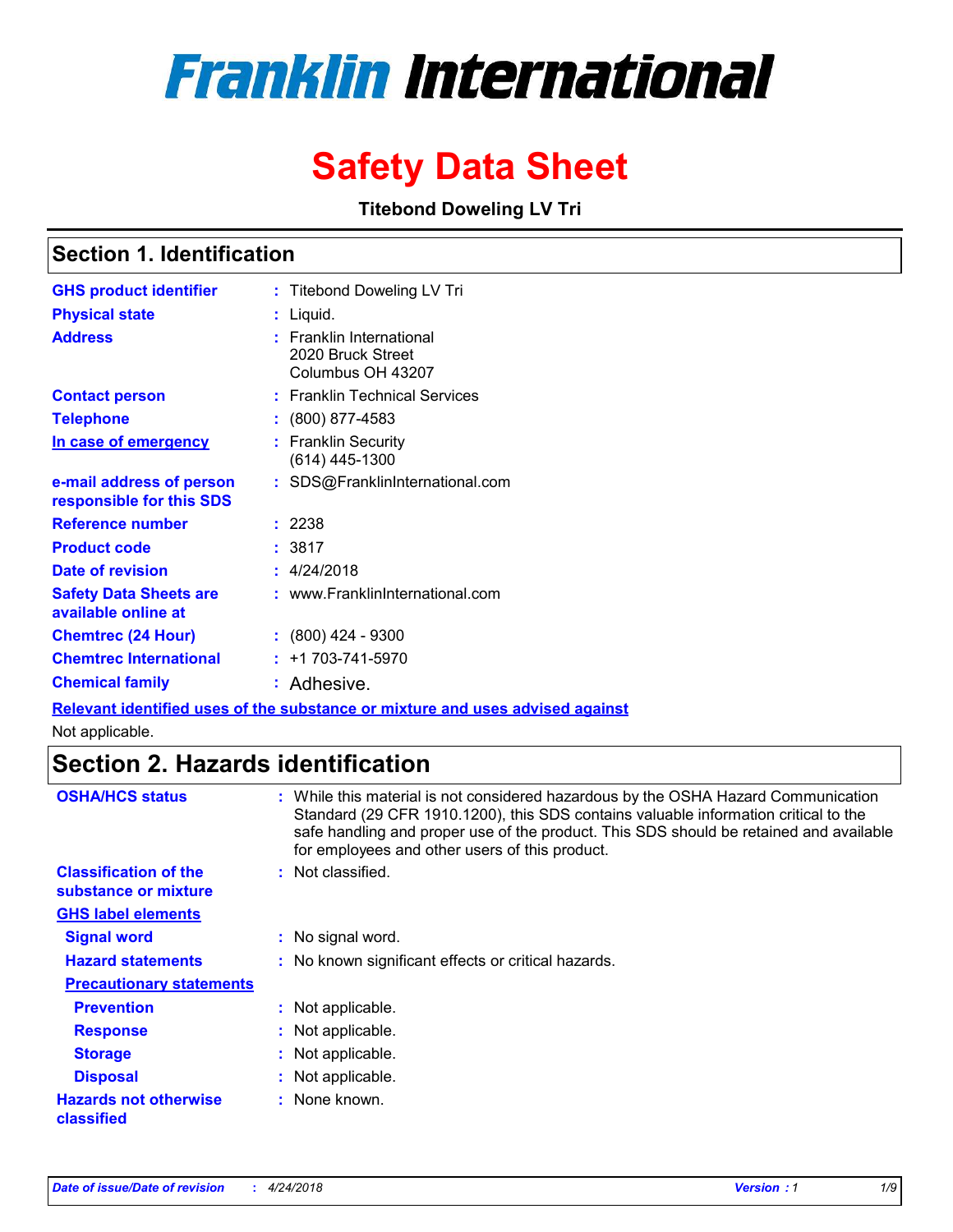### **Section 3. Composition/information on ingredients**

**Substance/mixture :** Mixture

Any concentration shown as a range is to protect confidentiality or is due to batch variation.

**There are no ingredients present which, within the current knowledge of the supplier and in the concentrations applicable, are classified as hazardous to health or the environment and hence require reporting in this section. Occupational exposure limits, if available, are listed in Section 8.**

### **Section 4. First aid measures**

| <b>Description of necessary first aid measures</b> |                                                                                                                                                                                                                                                                                                                                                |  |
|----------------------------------------------------|------------------------------------------------------------------------------------------------------------------------------------------------------------------------------------------------------------------------------------------------------------------------------------------------------------------------------------------------|--|
| <b>Eye contact</b>                                 | : Immediately flush eyes with plenty of water, occasionally lifting the upper and lower<br>eyelids. Check for and remove any contact lenses. Get medical attention if irritation<br>occurs.                                                                                                                                                    |  |
| <b>Inhalation</b>                                  | : Remove victim to fresh air and keep at rest in a position comfortable for breathing. Get<br>medical attention if needed.                                                                                                                                                                                                                     |  |
| <b>Skin contact</b>                                | : Flush contaminated skin with plenty of water. Remove contaminated clothing and<br>shoes. Get medical attention if needed.                                                                                                                                                                                                                    |  |
| <b>Ingestion</b>                                   | : Wash out mouth with water. Remove victim to fresh air and keep at rest in a position<br>comfortable for breathing. If material has been swallowed and the exposed person is<br>conscious, give small quantities of water to drink. Do not induce vomiting unless<br>directed to do so by medical personnel. Get medical attention if needed. |  |
| Most important symptoms/effects, acute and delayed |                                                                                                                                                                                                                                                                                                                                                |  |
| <b>Potential acute health effects</b>              |                                                                                                                                                                                                                                                                                                                                                |  |
| <b>Eye contact</b>                                 | : This product may irritate eyes upon contact.                                                                                                                                                                                                                                                                                                 |  |
| <b>Inhalation</b>                                  | : No known significant effects or critical hazards.                                                                                                                                                                                                                                                                                            |  |
| <b>Skin contact</b>                                | : No known significant effects or critical hazards.                                                                                                                                                                                                                                                                                            |  |
| <b>Ingestion</b>                                   | : No known significant effects or critical hazards.                                                                                                                                                                                                                                                                                            |  |
| <b>Over-exposure signs/symptoms</b>                |                                                                                                                                                                                                                                                                                                                                                |  |
| <b>Eye contact</b>                                 | : No specific data.                                                                                                                                                                                                                                                                                                                            |  |
| <b>Inhalation</b>                                  | : No specific data.                                                                                                                                                                                                                                                                                                                            |  |
| <b>Skin contact</b>                                | : No specific data.                                                                                                                                                                                                                                                                                                                            |  |
| <b>Ingestion</b>                                   | : No specific data.                                                                                                                                                                                                                                                                                                                            |  |
|                                                    | Indication of immediate medical attention and special treatment needed, if necessary                                                                                                                                                                                                                                                           |  |
| <b>Notes to physician</b>                          | : Treat symptomatically. Contact poison treatment specialist immediately if large<br>quantities have been ingested or inhaled.                                                                                                                                                                                                                 |  |
| <b>Specific treatments</b>                         | : No specific treatment.                                                                                                                                                                                                                                                                                                                       |  |
| <b>Protection of first-aiders</b>                  | : No action shall be taken involving any personal risk or without suitable training.                                                                                                                                                                                                                                                           |  |
|                                                    |                                                                                                                                                                                                                                                                                                                                                |  |

**See toxicological information (Section 11)**

### **Section 5. Fire-fighting measures**

| : Use an extinguishing agent suitable for the surrounding fire.                                    |
|----------------------------------------------------------------------------------------------------|
| : None known.                                                                                      |
| : In a fire or if heated, a pressure increase will occur and the container may burst.              |
| : Decomposition products may include the following materials:<br>carbon dioxide<br>carbon monoxide |
|                                                                                                    |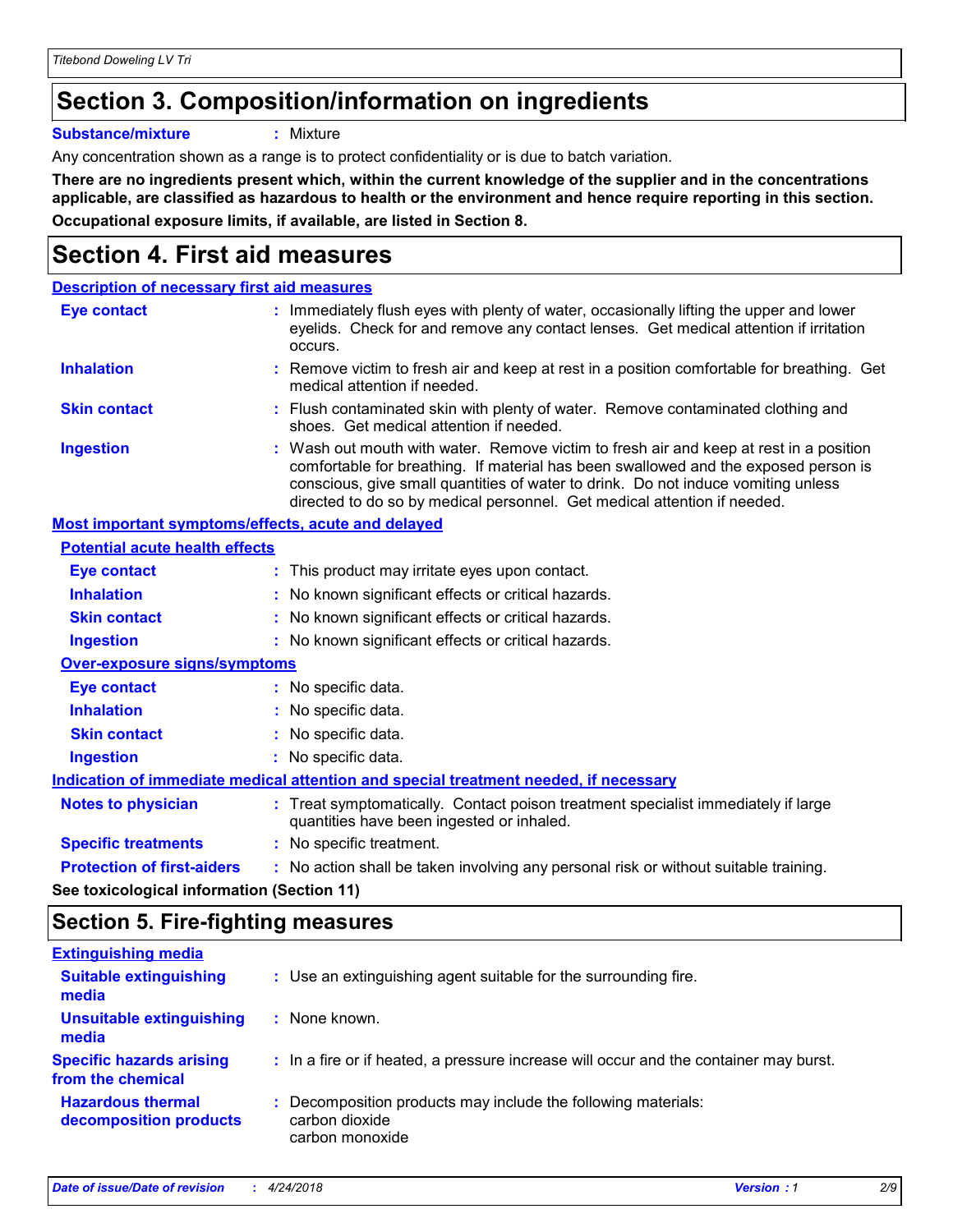### **Section 5. Fire-fighting measures**

| <b>Special protective actions</b><br>for fire-fighters   | : Promptly isolate the scene by removing all persons from the vicinity of the incident if<br>there is a fire. No action shall be taken involving any personal risk or without suitable<br>training. |
|----------------------------------------------------------|-----------------------------------------------------------------------------------------------------------------------------------------------------------------------------------------------------|
| <b>Special protective</b><br>equipment for fire-fighters | : Fire-fighters should wear appropriate protective equipment and self-contained breathing<br>apparatus (SCBA) with a full face-piece operated in positive pressure mode.                            |

### **Section 6. Accidental release measures**

|                                                              |    | <b>Personal precautions, protective equipment and emergency procedures</b>                                                                                                                                                                                                                                                                                                                                                                                                                                                                                                                 |  |  |
|--------------------------------------------------------------|----|--------------------------------------------------------------------------------------------------------------------------------------------------------------------------------------------------------------------------------------------------------------------------------------------------------------------------------------------------------------------------------------------------------------------------------------------------------------------------------------------------------------------------------------------------------------------------------------------|--|--|
| For non-emergency<br>personnel                               |    | : No action shall be taken involving any personal risk or without suitable training.<br>Evacuate surrounding areas. Keep unnecessary and unprotected personnel from<br>entering. Do not touch or walk through spilled material. Put on appropriate personal<br>protective equipment.                                                                                                                                                                                                                                                                                                       |  |  |
| For emergency responders                                     | ÷. | If specialized clothing is required to deal with the spillage, take note of any information in<br>Section 8 on suitable and unsuitable materials. See also the information in "For non-<br>emergency personnel".                                                                                                                                                                                                                                                                                                                                                                           |  |  |
| <b>Environmental precautions</b>                             |    | : Avoid dispersal of spilled material and runoff and contact with soil, waterways, drains<br>and sewers. Inform the relevant authorities if the product has caused environmental<br>pollution (sewers, waterways, soil or air).                                                                                                                                                                                                                                                                                                                                                            |  |  |
| <b>Methods and materials for containment and cleaning up</b> |    |                                                                                                                                                                                                                                                                                                                                                                                                                                                                                                                                                                                            |  |  |
| <b>Small spill</b>                                           |    | : Stop leak if without risk. Move containers from spill area. Dilute with water and mop up<br>if water-soluble. Alternatively, or if water-insoluble, absorb with an inert dry material and<br>place in an appropriate waste disposal container. Dispose of via a licensed waste<br>disposal contractor.                                                                                                                                                                                                                                                                                   |  |  |
| <b>Large spill</b>                                           |    | : Stop leak if without risk. Move containers from spill area. Prevent entry into sewers,<br>water courses, basements or confined areas. Wash spillages into an effluent treatment<br>plant or proceed as follows. Contain and collect spillage with non-combustible,<br>absorbent material e.g. sand, earth, vermiculite or diatomaceous earth and place in<br>container for disposal according to local regulations (see Section 13). Dispose of via a<br>licensed waste disposal contractor. Note: see Section 1 for emergency contact<br>information and Section 13 for waste disposal. |  |  |
|                                                              |    |                                                                                                                                                                                                                                                                                                                                                                                                                                                                                                                                                                                            |  |  |

### **Section 7. Handling and storage**

### **Precautions for safe handling**

| <b>Protective measures</b>                                                       | : Put on appropriate personal protective equipment (see Section 8).                                                                                                                                                                                                                                                                                                                                                                                                                                                                                                                                                                                                            |
|----------------------------------------------------------------------------------|--------------------------------------------------------------------------------------------------------------------------------------------------------------------------------------------------------------------------------------------------------------------------------------------------------------------------------------------------------------------------------------------------------------------------------------------------------------------------------------------------------------------------------------------------------------------------------------------------------------------------------------------------------------------------------|
| <b>Advice on general</b><br>occupational hygiene                                 | : Eating, drinking and smoking should be prohibited in areas where this material is<br>handled, stored and processed. Workers should wash hands and face before eating,<br>drinking and smoking. Remove contaminated clothing and protective equipment before<br>entering eating areas. See also Section 8 for additional information on hygiene<br>measures.                                                                                                                                                                                                                                                                                                                  |
| <b>Conditions for safe storage,</b><br>including any<br><b>incompatibilities</b> | Store between the following temperatures: 10 to $32.222^{\circ}$ C (50 to $90^{\circ}$ F). Store in<br>accordance with local regulations. Store in original container protected from direct<br>sunlight in a dry, cool and well-ventilated area, away from incompatible materials (see<br>Section 10) and food and drink. Keep container tightly closed and sealed until ready for<br>use. Containers that have been opened must be carefully resealed and kept upright to<br>prevent leakage. Do not store in unlabeled containers. Use appropriate containment to<br>avoid environmental contamination. See Section 10 for incompatible materials before<br>handling or use. |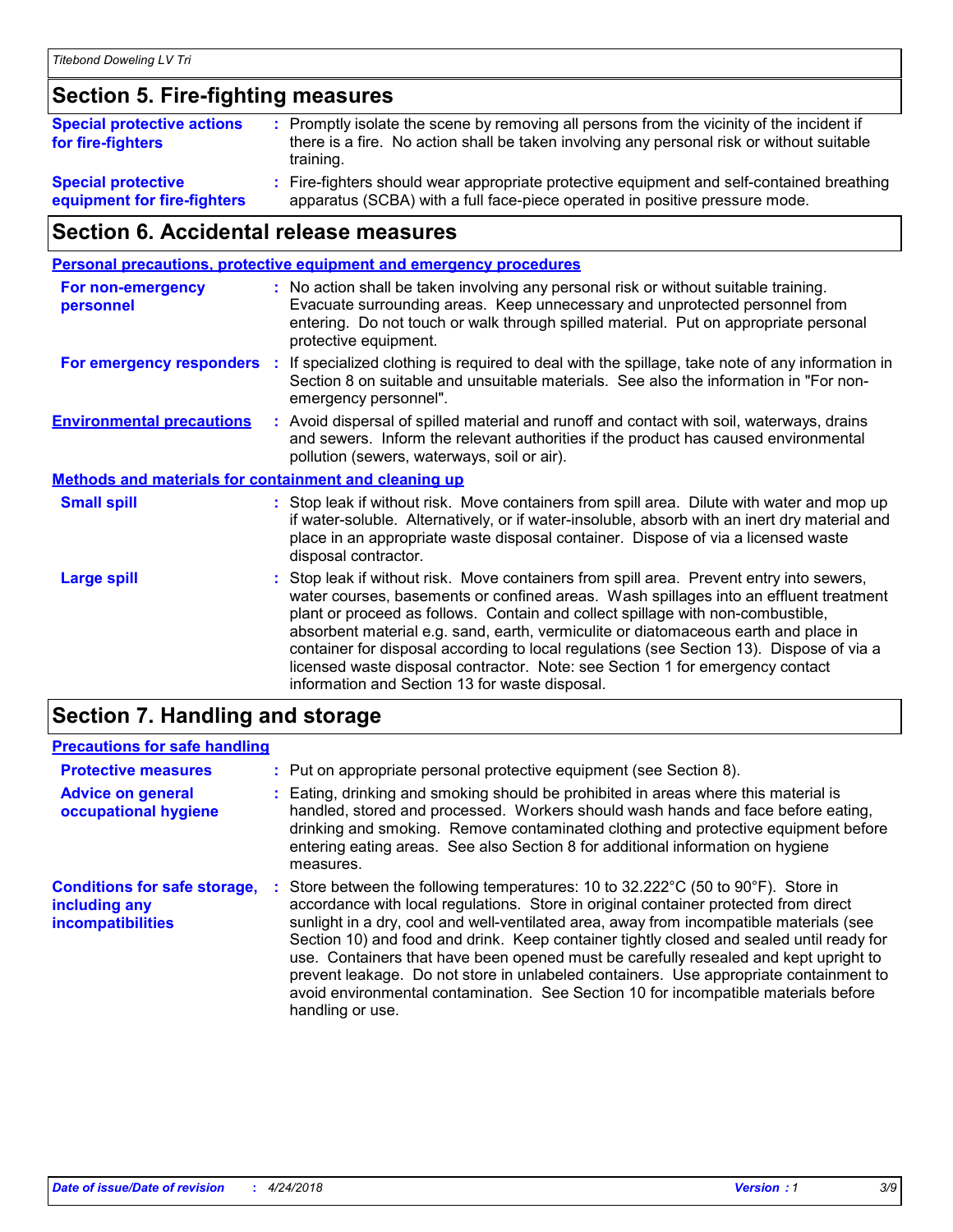### **Section 8. Exposure controls/personal protection**

#### **Control parameters**

**Occupational exposure limits**

| None.                                      |                                                                                                                                                                                                                                                                                                                                                                                                   |  |
|--------------------------------------------|---------------------------------------------------------------------------------------------------------------------------------------------------------------------------------------------------------------------------------------------------------------------------------------------------------------------------------------------------------------------------------------------------|--|
| <b>Appropriate engineering</b><br>controls | : Good general ventilation should be sufficient to control worker exposure to airborne<br>contaminants.                                                                                                                                                                                                                                                                                           |  |
| <b>Environmental exposure</b><br>controls  | : Emissions from ventilation or work process equipment should be checked to ensure<br>they comply with the requirements of environmental protection legislation. In some<br>cases, fume scrubbers, filters or engineering modifications to the process equipment<br>will be necessary to reduce emissions to acceptable levels.                                                                   |  |
| <b>Individual protection measures</b>      |                                                                                                                                                                                                                                                                                                                                                                                                   |  |
| <b>Hygiene measures</b>                    | : Wash hands, forearms and face thoroughly after handling chemical products, before<br>eating, smoking and using the lavatory and at the end of the working period.<br>Appropriate techniques should be used to remove potentially contaminated clothing.<br>Wash contaminated clothing before reusing. Ensure that eyewash stations and safety<br>showers are close to the workstation location. |  |
| <b>Eye/face protection</b>                 | : Safety eyewear complying with an approved standard should be used when a risk<br>assessment indicates this is necessary to avoid exposure to liquid splashes, mists,<br>gases or dusts. If contact is possible, the following protection should be worn, unless<br>the assessment indicates a higher degree of protection: safety glasses with side-<br>shields.                                |  |
| <b>Skin protection</b>                     |                                                                                                                                                                                                                                                                                                                                                                                                   |  |
| <b>Hand protection</b>                     | : Chemical-resistant, impervious gloves complying with an approved standard should be<br>worn at all times when handling chemical products if a risk assessment indicates this is<br>necessary.                                                                                                                                                                                                   |  |
| <b>Body protection</b>                     | : Personal protective equipment for the body should be selected based on the task being<br>performed and the risks involved and should be approved by a specialist before<br>handling this product.                                                                                                                                                                                               |  |
| <b>Other skin protection</b>               | : Appropriate footwear and any additional skin protection measures should be selected<br>based on the task being performed and the risks involved and should be approved by a<br>specialist before handling this product.                                                                                                                                                                         |  |
| <b>Respiratory protection</b>              | : Based on the hazard and potential for exposure, select a respirator that meets the<br>appropriate standard or certification. Respirators must be used according to a<br>respiratory protection program to ensure proper fitting, training, and other important<br>aspects of use.                                                                                                               |  |

### **Section 9. Physical and chemical properties**

| <b>Appearance</b>                               |    |                                                                 |
|-------------------------------------------------|----|-----------------------------------------------------------------|
| <b>Physical state</b>                           |    | : Liquid.                                                       |
| <b>Color</b>                                    | t. | White.                                                          |
| Odor                                            |    | $:$ Faint odor.                                                 |
| <b>Odor threshold</b>                           |    | : Not available.                                                |
| рH                                              |    | : 4.4                                                           |
| <b>Melting point</b>                            |    | : Not available.                                                |
| <b>Boiling point</b>                            |    | : $98.889^{\circ}$ C (210 $^{\circ}$ F)                         |
| <b>Flash point</b>                              |    | : Closed cup: $>200^{\circ}$ C ( $>392^{\circ}$ F) [Setaflash.] |
| <b>Evaporation rate</b>                         |    | $:$ <1 (butyl acetate = 1)                                      |
| <b>Flammability (solid, gas)</b>                |    | $:$ Not available.                                              |
| Lower and upper explosive<br>(flammable) limits |    | $:$ Not available.                                              |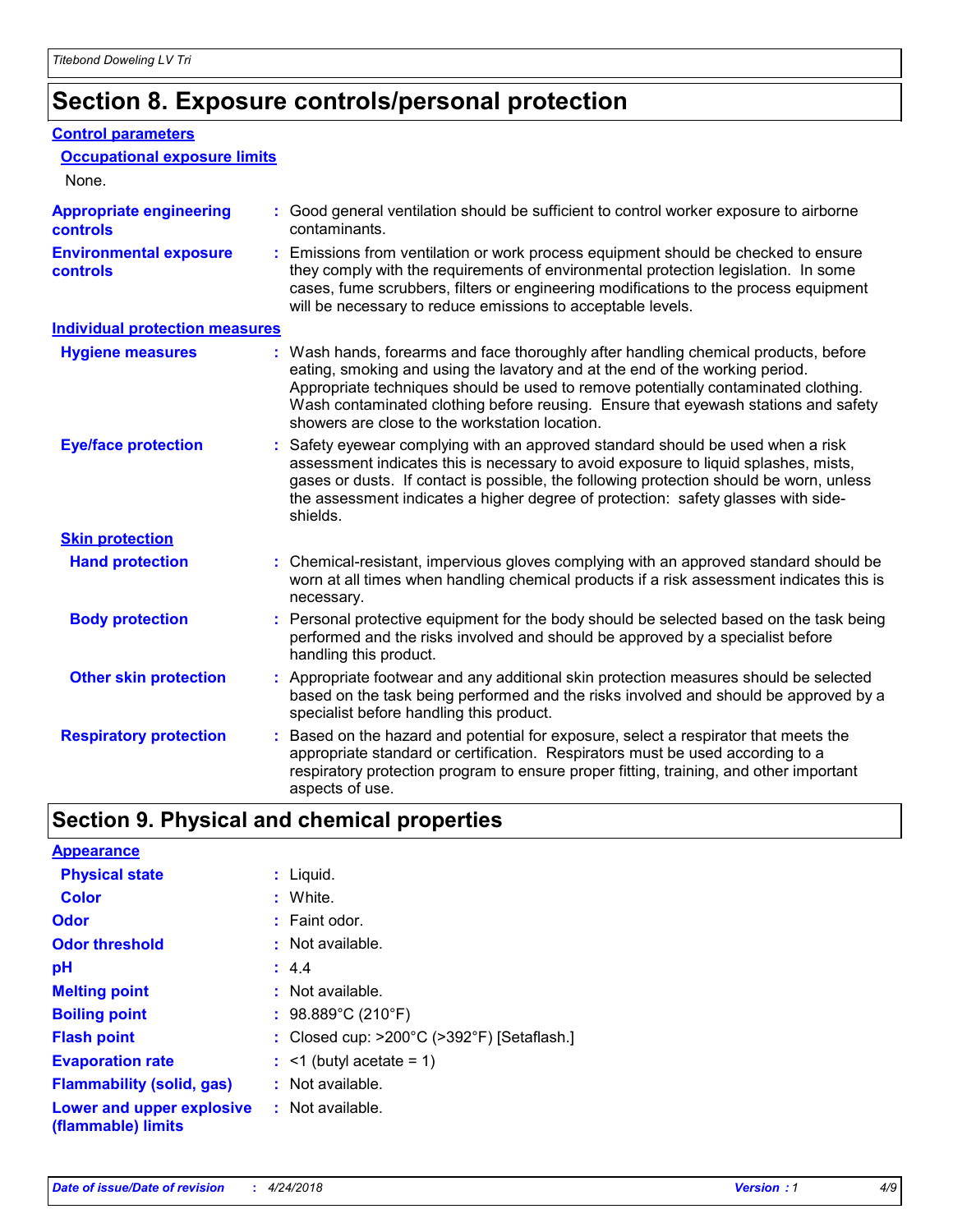### **Section 9. Physical and chemical properties**

| <b>VOC (less water, less</b><br>exempt solvents)  | $: 9.6$ g/l        |
|---------------------------------------------------|--------------------|
| <b>Volatility</b>                                 | $: 56\%$ (w/w)     |
| <b>Vapor density</b>                              | : Not available.   |
| <b>Relative density</b>                           | 1.08               |
| <b>Solubility</b>                                 | : Not available.   |
| <b>Solubility in water</b>                        | $:$ Not available. |
| <b>Partition coefficient: n-</b><br>octanol/water | $:$ Not available. |
| <b>Auto-ignition temperature</b>                  | : Not available.   |
| <b>Decomposition temperature</b>                  | : Not available.   |
| <b>Viscositv</b>                                  | $:$ Not available. |

### **Section 10. Stability and reactivity**

| <b>Reactivity</b>                            |   | : No specific test data related to reactivity available for this product or its ingredients.            |
|----------------------------------------------|---|---------------------------------------------------------------------------------------------------------|
| <b>Chemical stability</b>                    |   | : The product is stable.                                                                                |
| <b>Possibility of hazardous</b><br>reactions |   | : Under normal conditions of storage and use, hazardous reactions will not occur.                       |
| <b>Conditions to avoid</b>                   | ÷ | No specific data.                                                                                       |
| <b>Incompatible materials</b>                |   | No specific data.                                                                                       |
| <b>Hazardous decomposition</b><br>products   |   | Under normal conditions of storage and use, hazardous decomposition products should<br>not be produced. |

### **Section 11. Toxicological information**

#### **Information on toxicological effects**

#### **Acute toxicity**

Not available.

#### **Irritation/Corrosion**

Not available.

#### **Conclusion/Summary**

- 
- **Sensitization**

Not available.

**Mutagenicity** Not available.

**Carcinogenicity** Not available.

**Reproductive toxicity** Not available.

**Teratogenicity** Not available.

- **Skin Example 3 :** Prolonged or repeated contact can defat the skin and lead to irritation, cracking and/or dermatitis.
- **Eyes :** This product may irritate eyes upon contact.
- **Respiratory :** Inhalation of oil mist or vapors at elevated temperatures may cause respiratory irritation.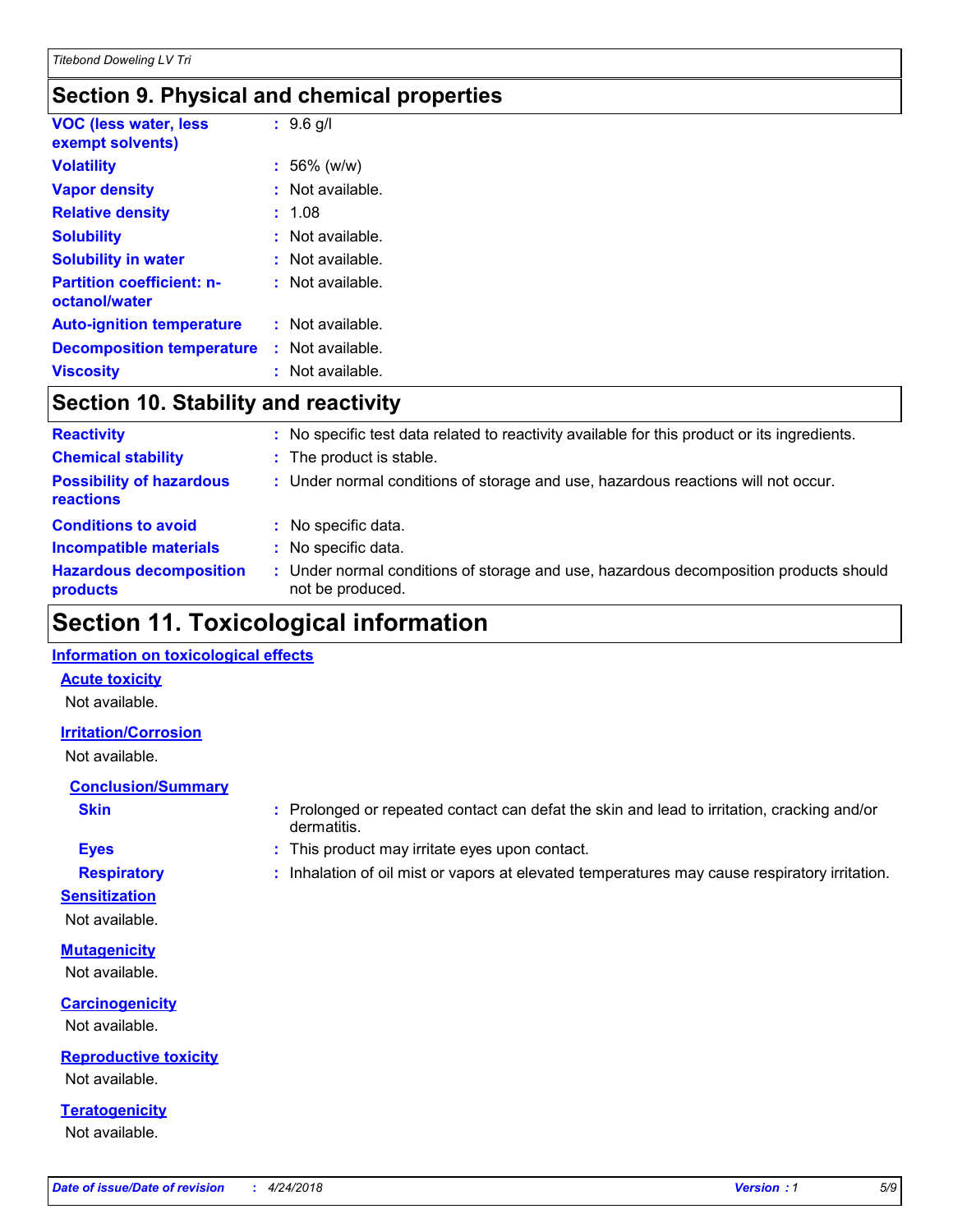### **Section 11. Toxicological information**

| <b>Specific target organ toxicity (single exposure)</b>   |                                                                                          |  |  |  |  |
|-----------------------------------------------------------|------------------------------------------------------------------------------------------|--|--|--|--|
| Not available.                                            |                                                                                          |  |  |  |  |
| <b>Specific target organ toxicity (repeated exposure)</b> |                                                                                          |  |  |  |  |
| Not available.                                            |                                                                                          |  |  |  |  |
|                                                           |                                                                                          |  |  |  |  |
| <b>Aspiration hazard</b>                                  |                                                                                          |  |  |  |  |
| Not available.                                            |                                                                                          |  |  |  |  |
| <b>Information on the likely</b>                          | : Routes of entry anticipated: Oral, Inhalation.                                         |  |  |  |  |
| routes of exposure                                        | Routes of entry not anticipated: Dermal.                                                 |  |  |  |  |
| <b>Potential acute health effects</b>                     |                                                                                          |  |  |  |  |
| <b>Eye contact</b>                                        | : This product may irritate eyes upon contact.                                           |  |  |  |  |
| <b>Inhalation</b>                                         | : No known significant effects or critical hazards.                                      |  |  |  |  |
| <b>Skin contact</b>                                       | : No known significant effects or critical hazards.                                      |  |  |  |  |
| <b>Ingestion</b>                                          | : No known significant effects or critical hazards.                                      |  |  |  |  |
|                                                           | <b>Symptoms related to the physical, chemical and toxicological characteristics</b>      |  |  |  |  |
| <b>Eye contact</b>                                        | : No specific data.                                                                      |  |  |  |  |
| <b>Inhalation</b>                                         | : No specific data.                                                                      |  |  |  |  |
| <b>Skin contact</b>                                       | : No specific data.                                                                      |  |  |  |  |
| <b>Ingestion</b>                                          | : No specific data.                                                                      |  |  |  |  |
|                                                           | Delayed and immediate effects and also chronic effects from short and long term exposure |  |  |  |  |
| <b>Short term exposure</b>                                |                                                                                          |  |  |  |  |
| <b>Potential immediate</b><br>effects                     | : Not available.                                                                         |  |  |  |  |
| <b>Potential delayed effects</b>                          | : Not available.                                                                         |  |  |  |  |
| <b>Long term exposure</b>                                 |                                                                                          |  |  |  |  |
| <b>Potential immediate</b>                                | : Not available.                                                                         |  |  |  |  |
| effects                                                   |                                                                                          |  |  |  |  |
| <b>Potential delayed effects</b>                          | : Not available.                                                                         |  |  |  |  |
| <b>Potential chronic health effects</b>                   |                                                                                          |  |  |  |  |
| Not available.                                            |                                                                                          |  |  |  |  |
| <b>General</b>                                            | : No known significant effects or critical hazards.                                      |  |  |  |  |
| <b>Carcinogenicity</b>                                    | : No known significant effects or critical hazards.                                      |  |  |  |  |
| <b>Mutagenicity</b>                                       | No known significant effects or critical hazards.                                        |  |  |  |  |
| <b>Teratogenicity</b>                                     | No known significant effects or critical hazards.                                        |  |  |  |  |
| <b>Developmental effects</b>                              | No known significant effects or critical hazards.                                        |  |  |  |  |
| <b>Fertility effects</b>                                  | : No known significant effects or critical hazards.                                      |  |  |  |  |
| <b>Numerical measures of toxicity</b>                     |                                                                                          |  |  |  |  |
| <b>Acute toxicity estimates</b>                           |                                                                                          |  |  |  |  |
| Not available.                                            |                                                                                          |  |  |  |  |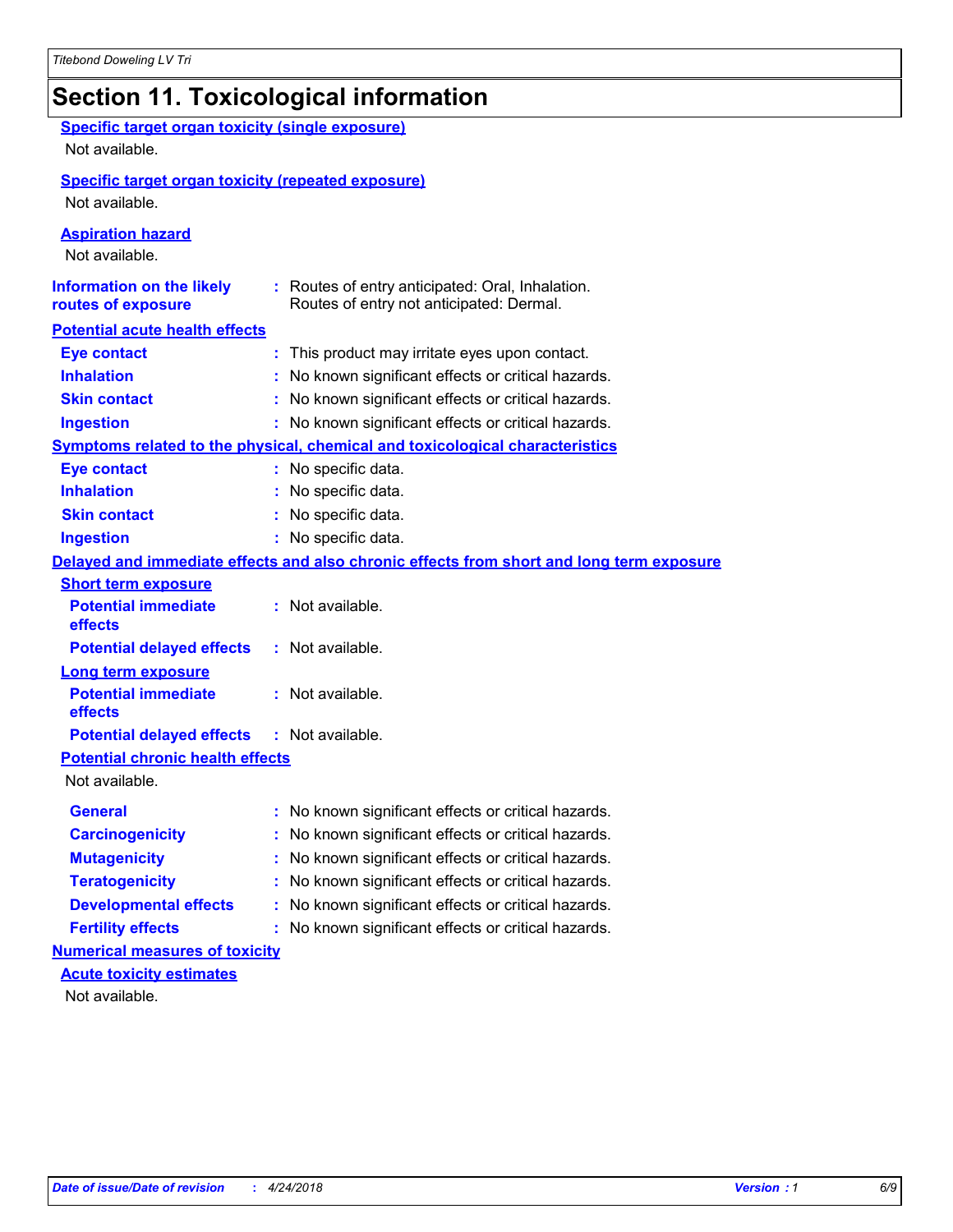### **Section 12. Ecological information**

#### **Toxicity**

Not available.

#### **Persistence and degradability**

**Bioaccumulative potential** Not available. Not available.

| <b>Mobility in soil</b>                                 |                                                     |
|---------------------------------------------------------|-----------------------------------------------------|
| <b>Soil/water partition</b><br><b>coefficient (Koc)</b> | : Not available.                                    |
| <b>Other adverse effects</b>                            | : No known significant effects or critical hazards. |

### **Section 13. Disposal considerations**

The generation of waste should be avoided or minimized wherever possible. Disposal of this product, solutions and any by-products should at all times comply with the requirements of environmental protection and waste disposal legislation and any regional local authority requirements. Dispose of surplus and non-recyclable products via a licensed waste disposal contractor. Waste should not be disposed of untreated to the sewer unless fully compliant with the requirements of all authorities with jurisdiction. Waste packaging should be recycled. Incineration or landfill should only be considered when recycling is not feasible. This material and its container must be disposed of in a safe way. Empty containers or liners may retain some product residues. Avoid dispersal of spilled material and runoff and contact with soil, waterways, drains and sewers. **Disposal methods :**

### **Section 14. Transport information**

|                                      | <b>DOT</b><br><b>Classification</b> | <b>TDG</b><br><b>Classification</b> | <b>Mexico</b><br><b>Classification</b> | <b>ADR/RID</b>               | <b>IMDG</b>              | <b>IATA</b>              |
|--------------------------------------|-------------------------------------|-------------------------------------|----------------------------------------|------------------------------|--------------------------|--------------------------|
| <b>UN number</b>                     | Not regulated.                      | Not regulated.                      | Not regulated.                         | Not regulated.               | Not regulated.           | Not regulated.           |
| <b>UN proper</b><br>shipping name    |                                     |                                     |                                        |                              |                          |                          |
| <b>Transport</b><br>hazard class(es) | $\overline{\phantom{0}}$            | $\overline{\phantom{0}}$            | $\qquad \qquad$                        | $\qquad \qquad \blacksquare$ | $\overline{\phantom{0}}$ | $\overline{\phantom{0}}$ |
| <b>Packing group</b>                 | $\blacksquare$                      | -                                   |                                        | -                            |                          | -                        |
| <b>Environmental</b><br>hazards      | No.                                 | No.                                 | No.                                    | No.                          | No.                      | No.                      |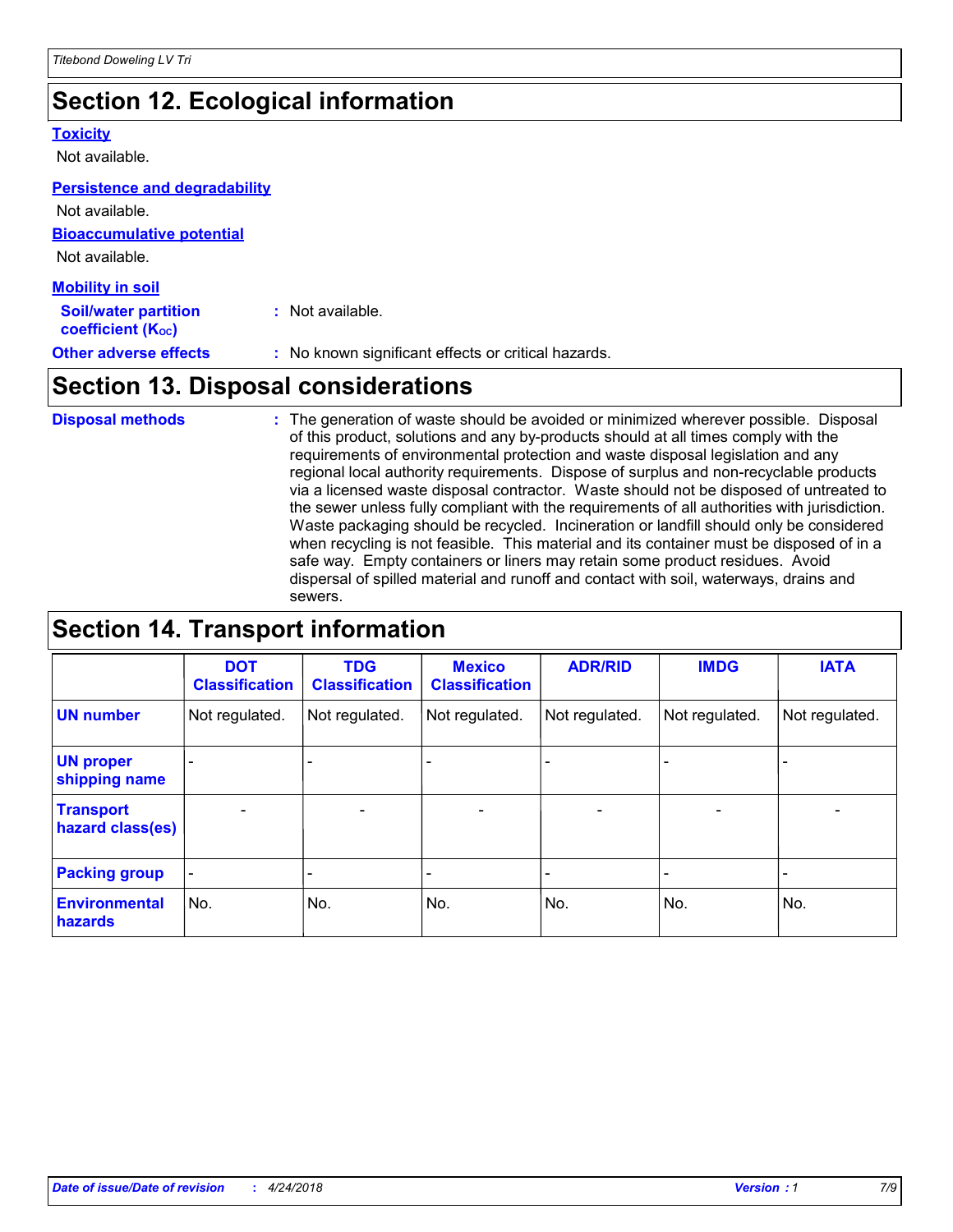### **Section 15. Regulatory information**

#### **U.S. Federal regulations**

#### **SARA 302/304**

#### **Composition/information on ingredients**

No products were found.

| SARA 304 RQ | Not applicable. |
|-------------|-----------------|
|-------------|-----------------|

#### **SARA 311/312**

**Classification :** Not applicable.

#### **Composition/information on ingredients**

No products were found.

#### **State regulations**

| <b>Massachusetts</b>       | : None of the components are listed. |
|----------------------------|--------------------------------------|
| <b>New York</b>            | : None of the components are listed. |
| <b>New Jersey</b>          | : None of the components are listed. |
| <b>Pennsylvania</b>        | : None of the components are listed. |
| <b>California Prop. 65</b> |                                      |

This product does not require a Safe Harbor warning under California Prop. 65.

#### **International regulations**

|             |  |  | <b>Chemical Weapon Convention List Schedules I, II &amp; III Chemicals</b> |  |
|-------------|--|--|----------------------------------------------------------------------------|--|
| Not listed. |  |  |                                                                            |  |

#### **Montreal Protocol**

Not listed.

### **Stockholm Convention on Persistent Organic Pollutants**

Not listed.

#### **UNECE Aarhus Protocol on POPs and Heavy Metals**

Not listed.

#### **Inventory list**

| <b>China</b>            |  |
|-------------------------|--|
| United States TSCA 8(b) |  |
| inventory               |  |

**:** All components are listed or exempted. **:** All components are active or exempted.

### **Section 16. Other information**

**Hazardous Material Information System (U.S.A.)**



**Caution: HMIS® ratings are based on a 0-4 rating scale, with 0 representing minimal hazards or risks, and 4 representing significant hazards or risks. Although HMIS® ratings and the associated label are not required on SDSs or products leaving a facility under 29 CFR 1910.1200, the preparer may choose to provide them. HMIS® ratings are to be used with a fully implemented HMIS® program. HMIS® is a registered trademark and service mark of the American Coatings Association, Inc.**